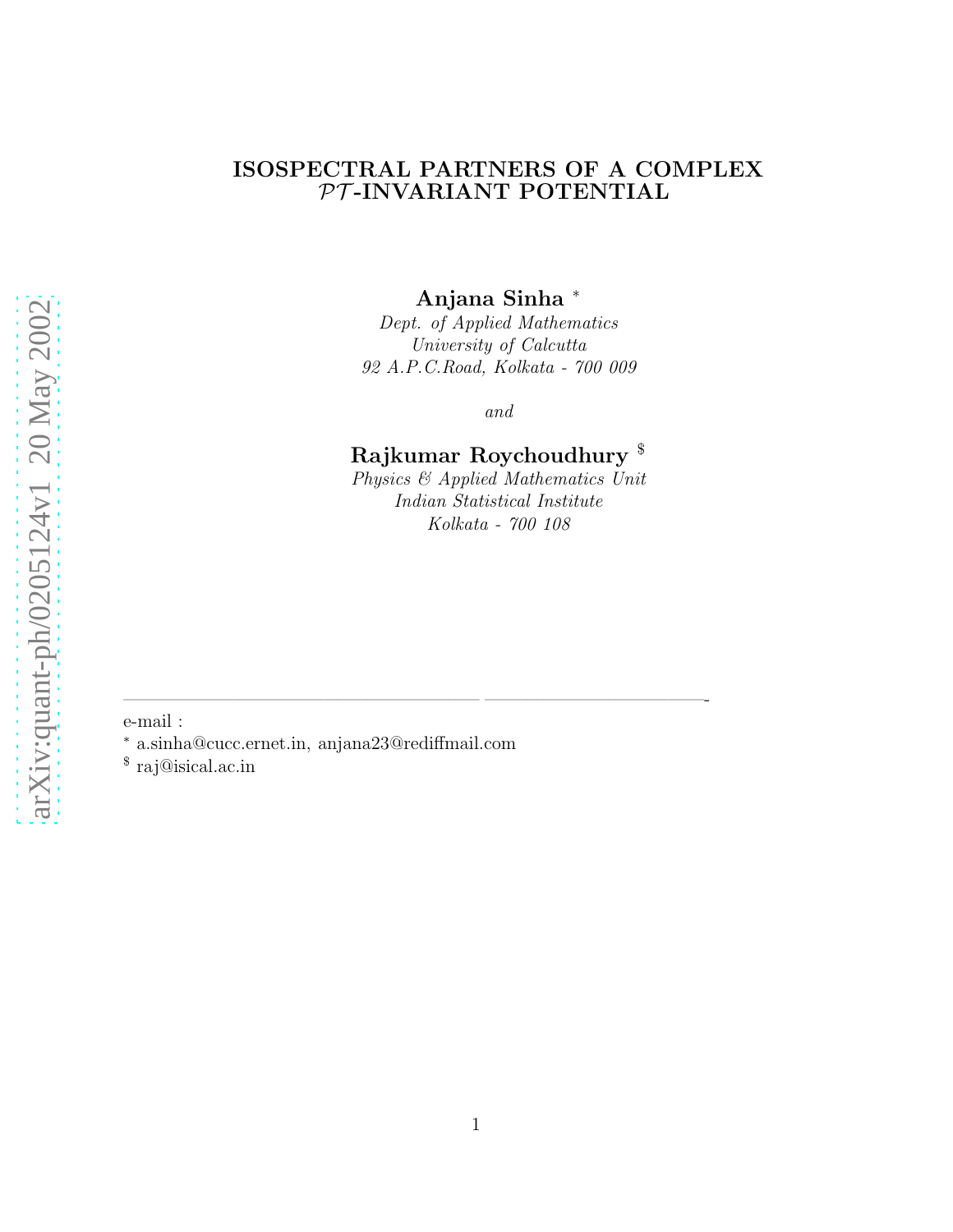#### Abstract

We construct isospectral partner potentials of a complex  $\mathcal{PT}$ -invariant potential, viz.,  $V(x) =$  $-V_1$  sech<sup>2</sup> x − iV<sub>2</sub> sech x tanh x using Darboux's method. One set of isospectral potentials are obtained which can be termed 'Satellite potentials', in the sense that they are of the same form as the original potential. In a particular case, the supersymmetric partner potential has the same spectrum, including the zero energy ground state, a fact which cannot occur in conventional supersymmetric quantum mechanics with real potential. An explicit example of a non-trivial set of isospectral potential is also obtained.

Key words :  $\mathcal{PT}$ - symmetry, non-Hermitian Hamiltonian, isospectral potential, Darboux's method, supersymmetry.

 $\overline{\phantom{a}}$  , and the contract of the contract of the contract of the contract of the contract of the contract of the contract of the contract of the contract of the contract of the contract of the contract of the contrac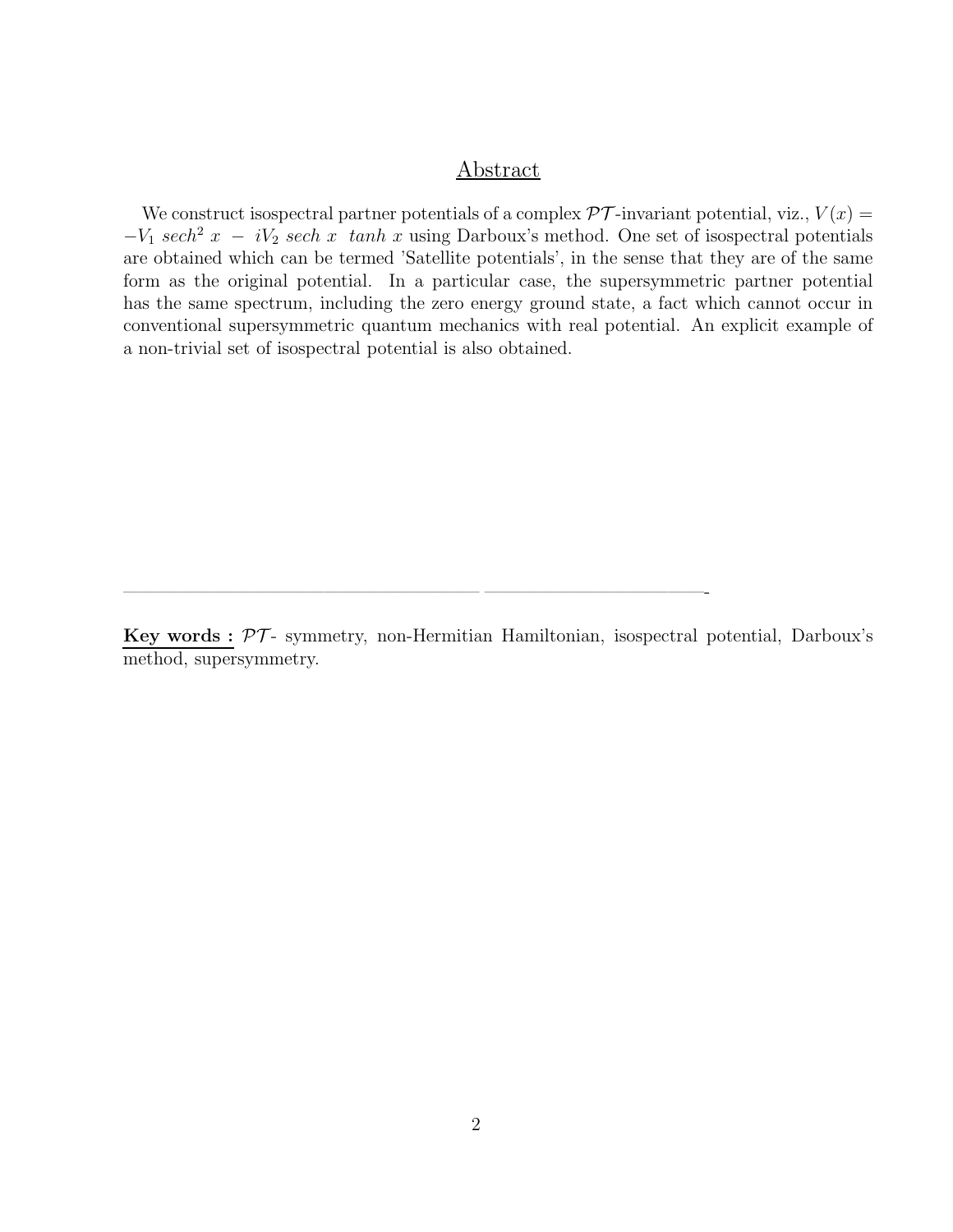#### I. Introduction

Quantum systems characterized by non-Hermitian Hamiltonians have been studied from time to time, because of their applications in scattering problems [1]. For this reason, complex potentials were also termed as optical or average nuclear potentials. The interest in this field has been revived fairly recently after it was conjectured by Besis, Bender and Boettcher, and others, that Hermiticity of the Hamiltonian is not essential for a real spectrum [2,3]. Several non-Hermitian  $\mathcal{PT}$ -invariant complex potentials have been found to possess a real spectrum, though the corresponding Hamiltonians are non-Hermitian [4,5]. Moreover,  $\mathcal{PT}$ -invariant models admit some of the properties of the usual Hermitian ones, viz., supersymmetry, potential algebra, quasi-solvability, etc. [6-17]. Such non-Hermitian  $\mathcal{PT}$ -invariant Hamiltonians have found applications in many areas of theoretical physics — nuclear physics, field theories when studying Lee-Yang zeros, localization-delocalization transitions in superconductors, theoretical description of defraction of atoms by standing light waves, and also the study of solitons on a complex Toda lattice [7].

In this study, our aim is to construct new complex potentials via the Darboux's method [7-10], for which the corresponding eigenvalue problem can be solved exactly. The constructed potentials are not necessarily  $\mathcal{PT}$ -invariant, but still give rise to a real and discrete spectrum, provided the original potential admits real energies only.

The organization of the present note is as follows. To make it self-contained, we give a brief review of  $\mathcal{PT}$ -symmetry in Section II. In Section III, we give an outline of the Darboux's method for constructing isospectral partner potentials of a given known  $\mathcal{PT}$ -symmetric potential. In Section IV, we illustrate our approach with the help of an explicit example, *viz.*, the onedimensional  $\mathcal{PT}$ -invariant potential

$$
V(x) = -V_1 \ sech^2 x - iV_2 \ sech x \ tanh x \qquad V_1 > 0 \tag{1}
$$

Section V is kept for conclusions and discussions.

## II. PT -symmetry

The Hamiltonian  $H$  for a particle of mass  $m$ , in a complex potential  $V(x) = V_R(x) + iV_I(x)$  is given by

$$
\mathcal{H} = -\frac{1}{2m}\frac{d^2}{dx^2} + V(x) \tag{2}
$$

 $H$  is said to be  $PT$ -symmetric when

$$
\mathcal{PTH} = \mathcal{HPT} \tag{3}
$$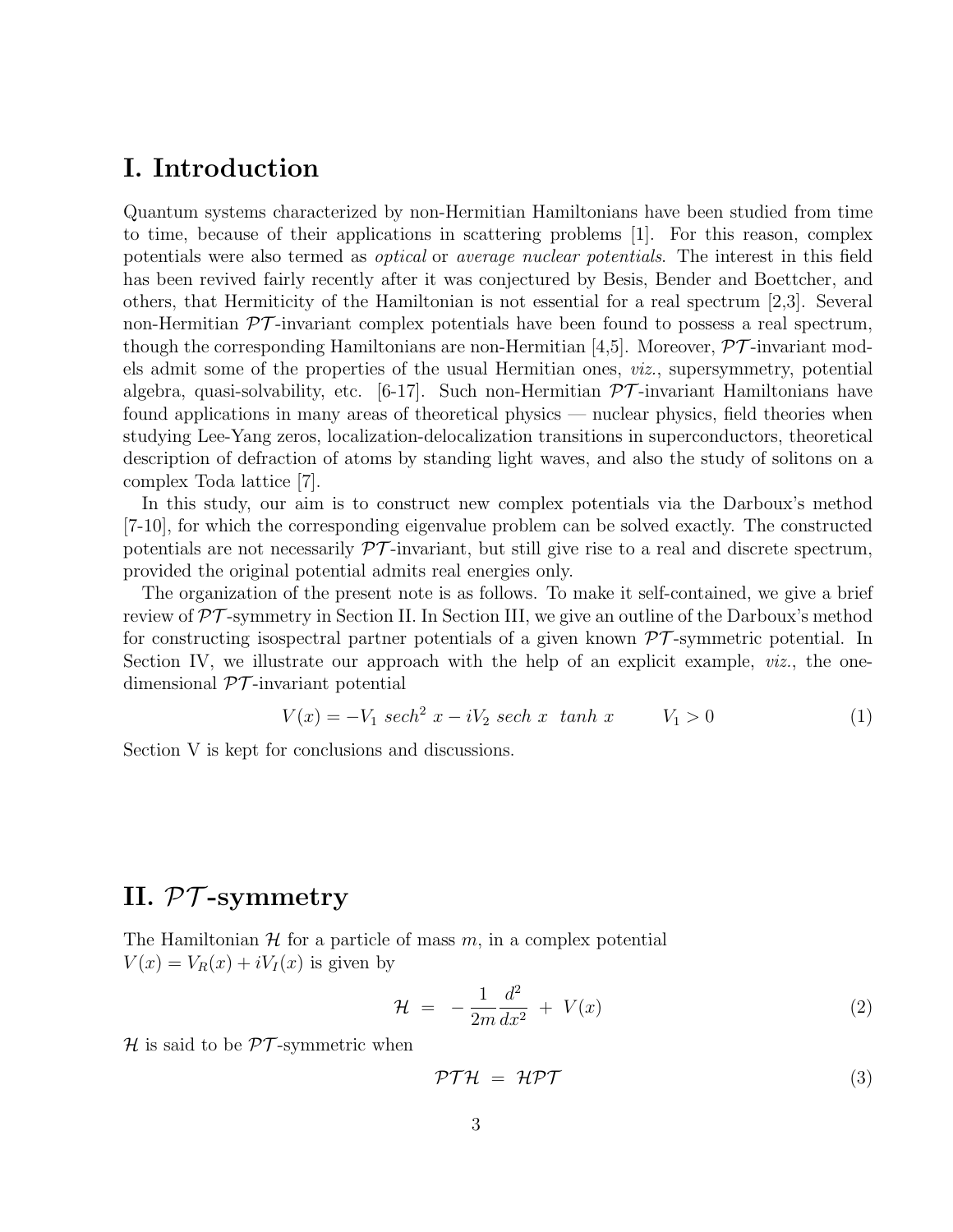Here  $\mathcal P$  is the *Parity operator* acting as spatial reflection, and  $\mathcal T$  stands for *Time Reversal*, acting as the complex conjugation operator. Their action on the position and momentum operators are given by :

> $\mathcal{P}$  :  $x \to -x$ ,  $p \to -p$  $\mathcal{T}$  :  $x \to x$ ,  $p \to -p$ ,  $i \to -i$

Hence, in explicit form, the condition for a potential to be  $\mathcal{PT}$ -symmetric is

$$
V^*(-x) = V(x) \tag{4}
$$

The commutation relation

$$
[x,p] = i\hbar \tag{5}
$$

remains invariant under  $\mathcal{PT}$  for both real as well as complex x and p.

It is worth mentioning here that though the Hermiticity of the Hamiltonian may be replaced by the weaker condition of  $\mathcal{PT}$ -symmetry, the latter is not sufficient for the reality of the spectrum. Various authors have studied several one-dimensional non-Hermitian  $\mathcal{PT}$ -symmetric models and shown that such Hamiltonians exhibit 2 types of behaviour —

(i) In the unbroken  $\mathcal{PT}$ -symmetry phase, the eigenfunctions of H are also eigenfunctions of  $PT$ , and the energy spectrum is real and discrete.

(ii) In spontaneous breakdown of  $\mathcal{PT}$ -symmetry, though the potential retains  $\mathcal{PT}$ -symmetry, the corresponding wavefunctions do not, and the energy eigenvalues exist as complex conjugate pairs.

#### III. Darboux's method

The Darboux's method [7-10] relates the spectral properties of a pair of standard Schrödinger Hamiltonians

$$
H_{\pm} = -\frac{\hbar^2}{2m} \frac{d^2}{dx^2} + V_{\pm}(x) \tag{6}
$$

We assume that the spectral properties of one of these Hamiltonians, say  $H_{+}$ , is exactly known. Thus

$$
H_{+}\phi_{n}(x) = E_{n}\phi_{n}(x) \tag{7}
$$

where the eigenvalues  $E_n$  and the corresponding eigenfunctions  $\phi_n(x)$  are known explicitly. The spectrum is assumed to be discrete such that  $E_0 < E_1 < E_2 < \cdots$ .

Let there exist a linear operator A, such that it obeys an intertwining relationship

$$
AH_{+} = H_{-}A \tag{8}
$$

Hence the functions  $\psi_n = A\phi_n$  are eigenfunctions of H<sub>−</sub> with the same eigenvalues  $E_n$ 

$$
H_{-}\psi_{n}(x) = E_{n}\psi_{n}(x) \tag{9}
$$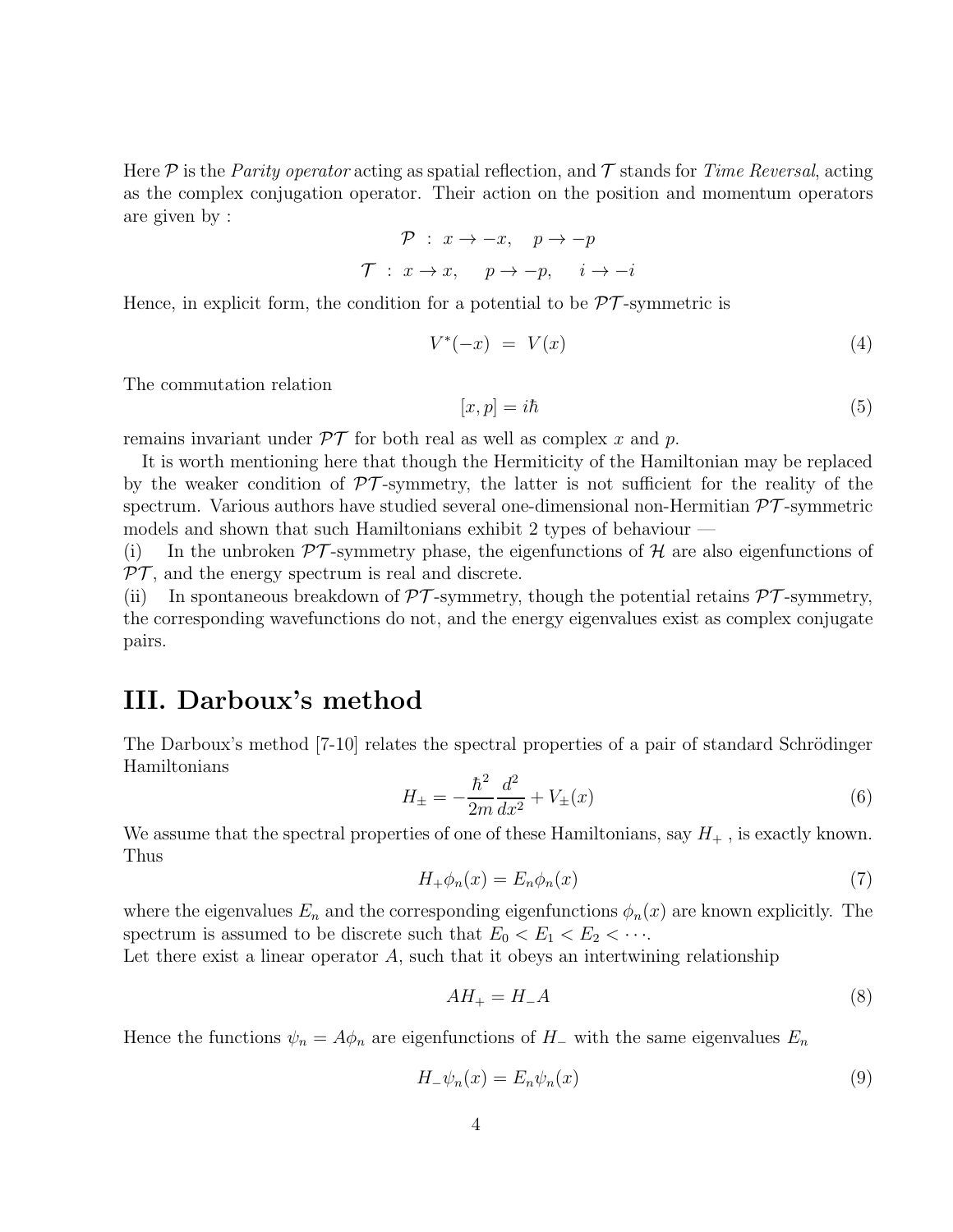A general form for an intertwining operator A obeying  $(3)$  may be given by  $[7,8]$ 

$$
A = \sum_{k=0}^{N} f_k(x) \frac{d^k}{dx^k} \tag{10}
$$

where  $f_k(k = 0, 1, 2, \dots N - 1)$  are at least twice differential functions and  $f_N$  is an arbitrary constant.

For simplicity of calculations, we work in units  $\hbar = 2m = 1$ .

We take the simplest non-trivial choice for  $A(N = 1)$ 

$$
A = -\frac{d}{dx} + f(x) \tag{11}
$$

Putting (6) in (3) yields

$$
\left[V_{-} - V_{+} + 2f'\right] \frac{d}{dx} - \left[\left(V_{-} - V_{+}\right)f + V'_{+} - f''\right].1 = 0\tag{12}
$$

where prime denotes differentiation with respect to x. This relationship  $(12)$  puts certain restrictions on the functions  $V_+(x)$ ,  $V_-(x)$ , and  $f(x)$ , viz.,

$$
V_{-}(x) = V_{+}(x) - 2f'(x)
$$
\n(13)

$$
[V_{-}(x) - V_{+}(x)] f(x) + V'_{+}(x) - f''(x) = 0
$$
\n(14)

Substituting (14) in (13), and integrating, we obtain

$$
f^{2}(x) + f'(x) - V_{+}(x) = -\epsilon
$$
\n(15)

where  $\epsilon$  is an arbitrary integration constant, in general complex. Putting

$$
f(x) = \frac{u'(x)}{u(x)}\tag{16}
$$

 $(15)$  can be cast in the form of Schrödinger-like equation

$$
-\frac{d^2u(x)}{dx^2} + V_+u(x) = \epsilon u(x) \tag{17}
$$

 $\epsilon$  is sometimes called the *factorization energy*. It is worth noting here that  $u(x)$  need not be square-integrable. So we are not restricted to normalizable solutions of  $(17)$ . However, for A to be well defined,  $u$  must not have any zeroes on the real line. For this, it requires the condition  $\epsilon < E_0$ .

In terms of the function  $f(x)$ , the two potentials are expressed as

$$
V_{\pm}(x) = f^{2}(x) \pm f'(x) + \epsilon
$$
\n(18)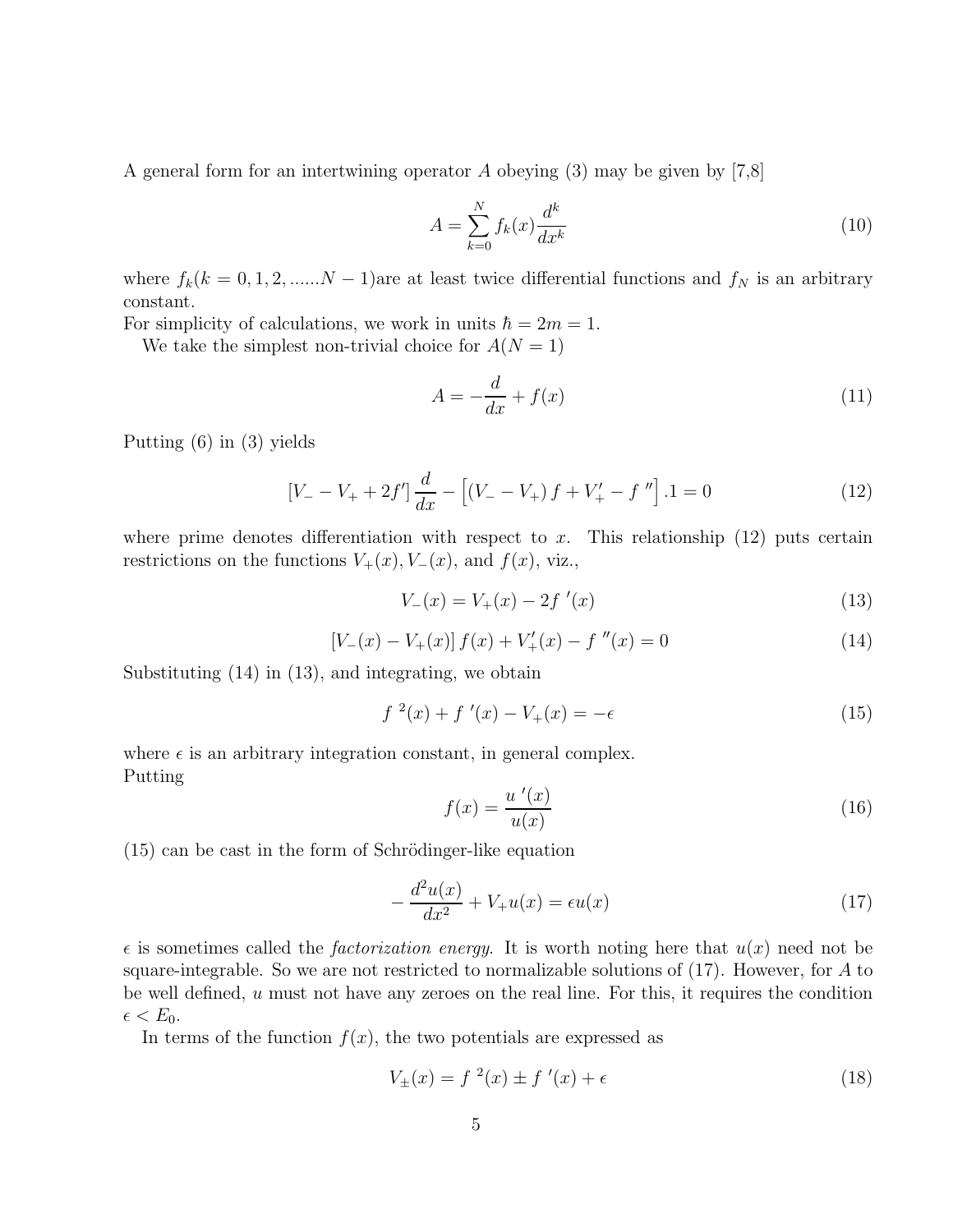At this point it is obvious that for  $\epsilon = 0$ , the two potentials  $V_{\pm}(x)$  are the supersymmetric (SUSY) partner potentials, and  $H_{\pm}$  are the SUSY partner Hamiltonians. From (18), the partner Hamiltonians may be expressed in terms of the linear operator A as,

$$
H_{+} = A^{+}A + \epsilon \tag{19}
$$

$$
H_{-} = AA^{+} + \epsilon \tag{20}
$$

We shall apply the above approach to construct a new complex potential  $V_-(x)$ , which is isospectral with a known  $\mathcal{PT}$ -symmetric potential  $V_+(x)$  with real eigenvalues, obeying the relationship

$$
V_{-}(x) = 2\left\{\frac{u'(x)}{u(x)}\right\}^{2} - V_{+}(x) + 2\epsilon
$$
\n(21)

Though  $\mathcal{PT}$ -symmetry may be either restored or broken in the new potential, the partner Hamiltonian  $H_-\$  has the same eigenvalues as  $H_+\$  (with the possible exception of the ground state). The corresponding eigenfunctions are given by

$$
\psi_n(x) = c_n \left\{ -\frac{d\phi_n(x)}{dx} + \frac{u'(x)}{u(x)} \phi_n(x) \right\} \tag{22}
$$

Here  $c_n$  is the normalization constant, given by

$$
|c_n|^{-2} = \langle A\phi_n | A\phi_n \rangle
$$
  
=  $E_n - \epsilon$  (23)

We shall make our ideas clear with the help of an explicit example in the next section.

### IV. Explicit example

As an explicit example, we shall consider the one-dimensional  $\mathcal{PT}$ -invariant potential [10,18]

$$
V(x) = -V_1 \ sech^2 x - iV_2 \ sech x \ tanh x \qquad V_1 > 0 \tag{24}
$$

This non-Hermitian Hamiltonian has the interesting property of having both real and complex discrete spectrum, depending on the relative magnitudes of its real and imaginary parts, viz.,  $V_1$  and  $V_2$ .

(i) For 
$$
|V_2| \le V_1 + \frac{1}{4}
$$

 $PT$ -symmetry is unbroken and energies are real.

(ii) For  $|V_2| > V_1 + \frac{1}{4}$ 4

 $PT$ -symmetry is spontaneously broken and energies are complex conjugate pairs.

We shall restrict our attention to the unbroken  $\mathcal{PT}$ -symmetric phase, with real energies only.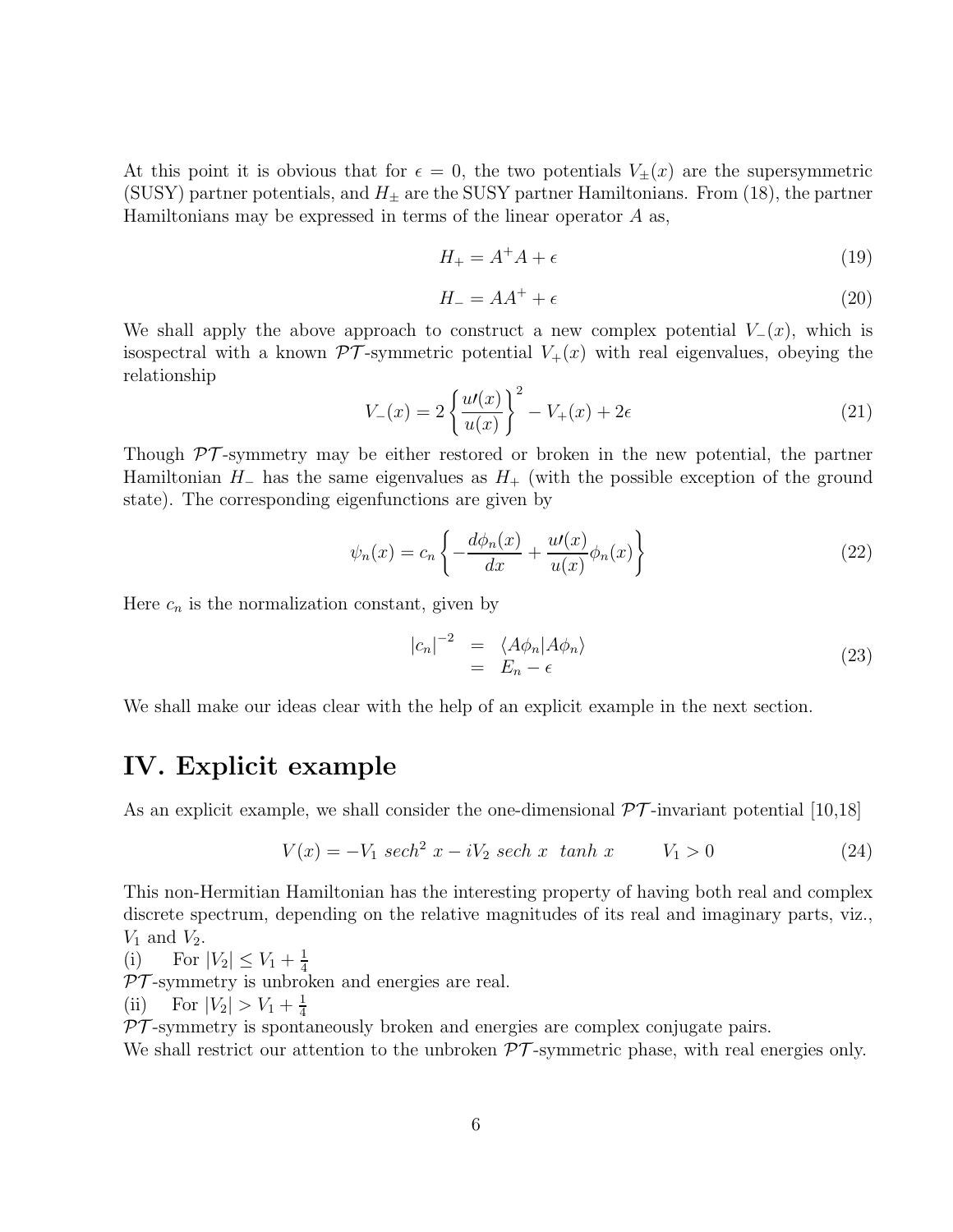To solve the Schrödinger-like equation

$$
-\frac{d^2u(x)}{dx^2} + V(x)u(x) = \epsilon u(x)
$$

with  $V(x)$  given by (24), we make the following substitutions :

$$
z = \frac{1 - i\,\sinh x}{2} \tag{25}
$$

$$
u(x) = z^{-p} (1 - z)^{-q} \chi(z)
$$
 (26)

Then the differential equation satisfied by  $\chi(z)$  is

$$
z(1-z)\chi'' + \left[-2p + \frac{1}{2} + z(2p + 2q - 1)\right]\chi' - \left[(p+q)^2 - \lambda^2\right]\chi = 0
$$
 (27)

provided

 $p = -$ 1  $\frac{1}{4}$   $\pm$ s 2 (28)

$$
q = -\frac{1}{4} \pm \frac{t}{2} \tag{29}
$$

$$
t = \sqrt{V_1 - V_2 + \frac{1}{4}}
$$
\n(30)

$$
s = \sqrt{V_1 + V_2 + \frac{1}{4}}
$$
 (31)

$$
\lambda^2 = -\epsilon \tag{32}
$$

The most general solution of (27) is

$$
\chi(z) = \alpha F(a, b, c, z) + \beta z^{1-c} (1-z)^{c-a-b} F(1-a, 1-b, 2-c, z)
$$
 (33)

where

$$
a = -p - q + \lambda \tag{34}
$$

$$
b = -p - q - \lambda \tag{35}
$$

$$
c = -2p + \frac{1}{2} \tag{36}
$$

So the general form of  $u$  is

$$
u = \alpha z^{-p} (1 - z)^{-q} F(a, b, c, z) + \beta z^{p+1/2} (1 - z)^{q+1/2} F(1 - a, 1 - b, 2 - c, z)
$$
 (37)

Since u must not have any real zero, so  $\alpha$  must be non-zero. This allows us to put  $\alpha = 1$ . However, the proper choice of the sign in the expressions for  $p$  and  $q$  is extremely important.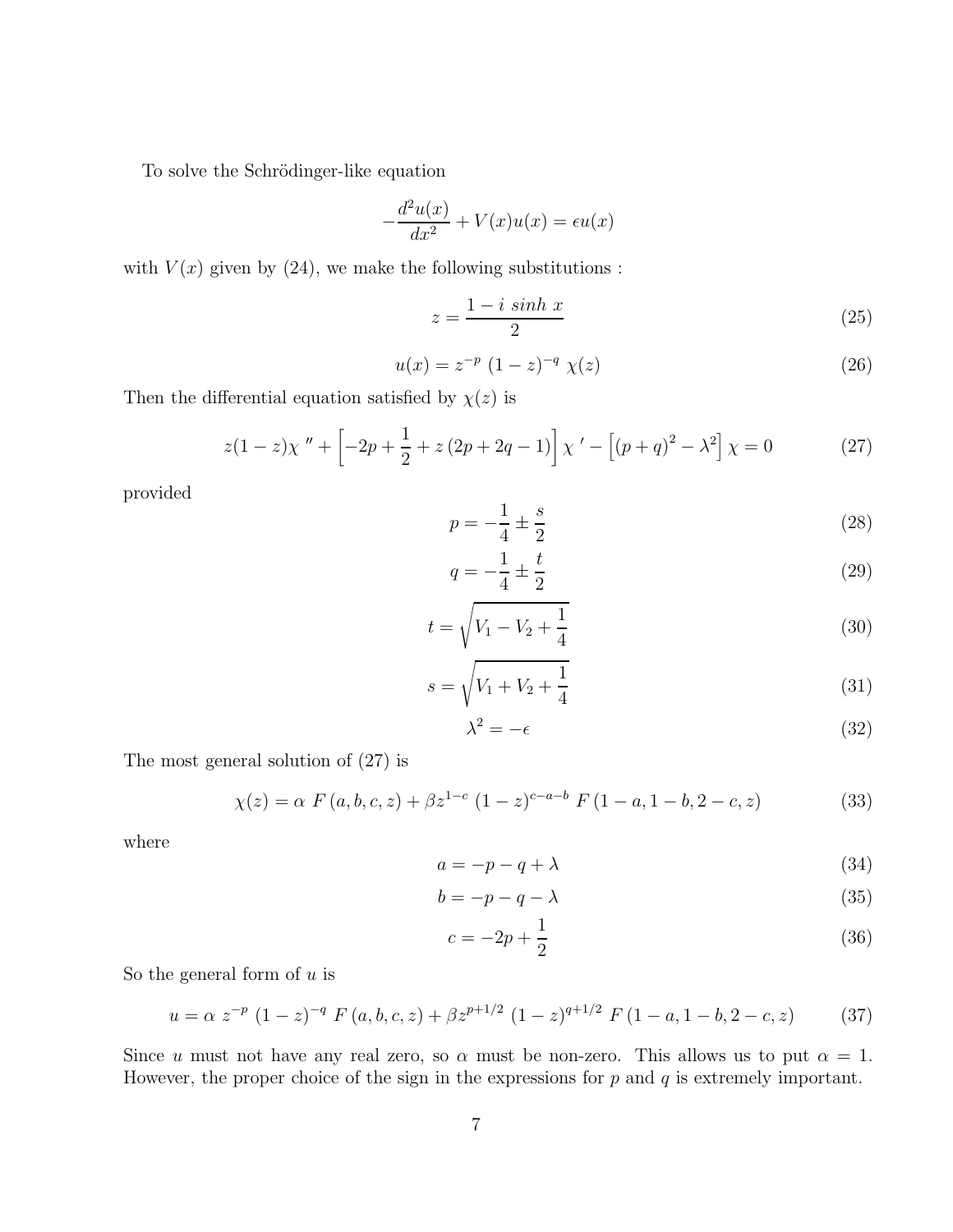For the potential given in (24), the real energy eigenvalues and the corresponding eigenfunctions are explicitly given by [18],

$$
E_n = -\left\{n + \frac{1}{2} - \frac{1}{2}(s+t)\right\}^2 \qquad n = 0, 1, 2, \dots < \frac{s+t-1}{2} \tag{38}
$$

$$
\phi_n(x) = \left(\begin{array}{c} n \\ n - 2p - \frac{1}{2} \end{array}\right) \left(\frac{1 - i \sinh x}{2}\right)^{-p} \left(\frac{1 + i \sinh x}{2}\right)^{-q} P_n^{-2p - \frac{1}{2}, -2q - \frac{1}{2}}(i \sinh x) \tag{39}
$$

where  $P_n^{a,b}(z)$  are the Jacobi polynomials expressed as [19]

$$
P_n^{a,b}(z) = 2^{-n} \sum_{m=0}^n {n+a \choose m} {n+b \choose n-m} (z-1)^{n-m} (z+1)^m
$$
 (40)

#### Case (i)

First let us consider the simplest case given by

$$
\beta = 0
$$

$$
b = c
$$

Hence

$$
\lambda = p - q - \frac{1}{2} \tag{41}
$$

$$
\epsilon = -\lambda^2 = -\left[p - q - 1/2\right]^2\tag{42}
$$

Using the relationship [20]

$$
F(a, b, b, z) = (1 - z)^{-a}
$$
\n(43)

 $u(x)$  reduces to the simple form

$$
u(x) = \alpha \left(\frac{1-i\sinh x}{2}\right)^{-p} \left(\frac{1+i\sinh x}{2}\right)^{q+1/2} \tag{44}
$$

Thus  $f(x) = u'(x)/u(x)$  is obtained to be

$$
f(x) = i \left[ p + \left( q + \frac{1}{2} \right) \right] sech x - \left[ p - \left( q + \frac{1}{2} \right) \right] tanh x \tag{45}
$$

The isospectral partner potential of (24) as obtained from (21) turns out to be

$$
V_{-}(x) = -\left[4\left\{p^{2} + \left(q + \frac{1}{2}\right)^{2}\right\} - V_{1}\right]sech^{2}x
$$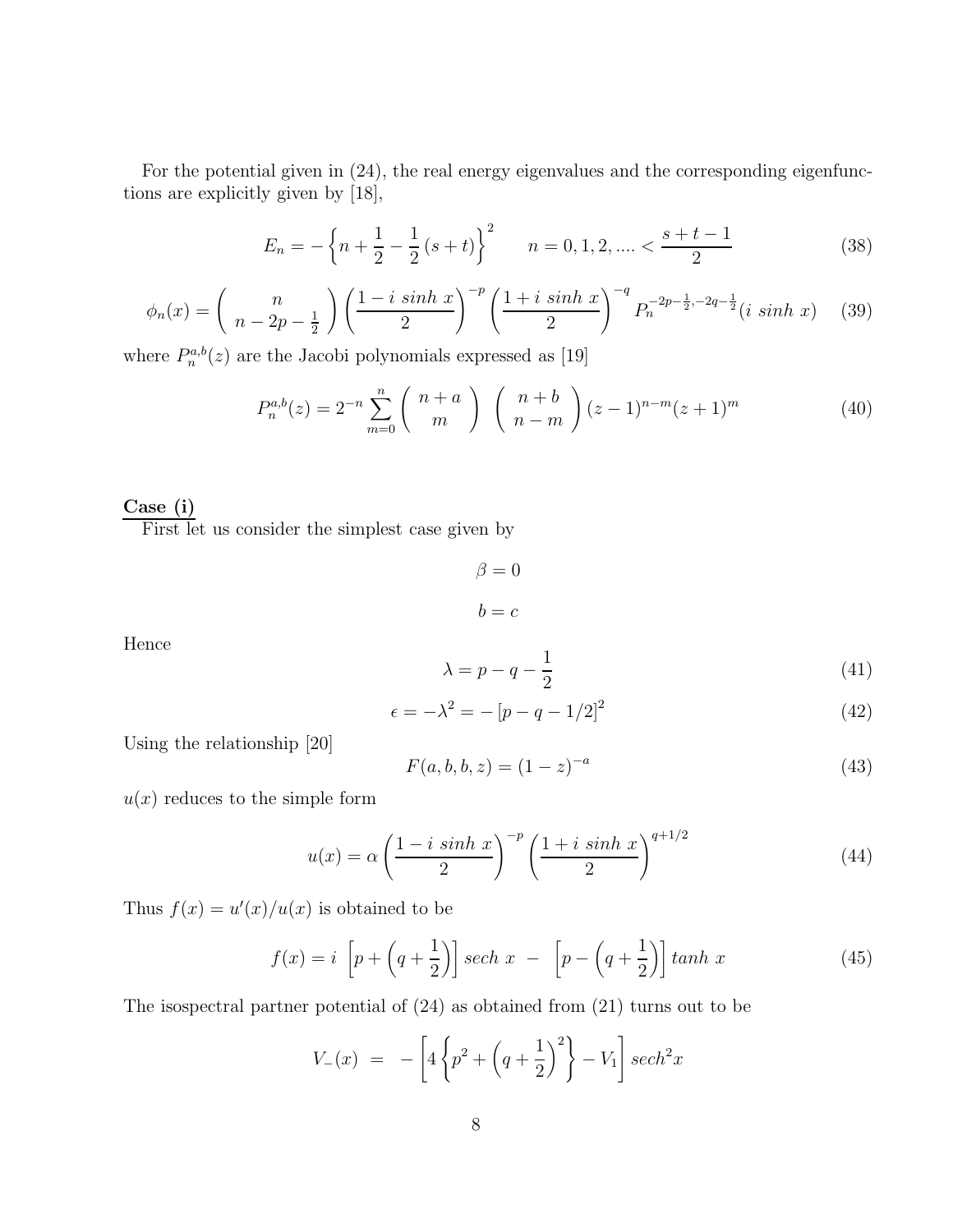$$
- i \left[ 4 \left\{ p^2 - \left( q + \frac{1}{2} \right)^2 \right\} - V_2 \right] sech \ x \ \tanh x \tag{46}
$$

with the corresponding eigenfunction (from (22))  $\psi_n$  as

$$
\psi_n = \left[ \left( \frac{1 - i \sinh x}{2} \right)^{-p} \left( \frac{1 + i \sinh x}{2} \right)^{-q} \right]
$$

$$
\left[ \left( \frac{n}{n - 2p - \frac{1}{2}} \right) \left( 2q + \frac{1}{2} \right) \left[ i \sech x + \tanh x \right] P_n^{-2p - \frac{1}{2}, -2q - \frac{1}{2}} (i \sinh x)
$$

$$
- \frac{(p+q)^2 - E_n}{-2p + 1/2} \left( \frac{n-1}{n - 2p - \frac{1}{2}} \right) \left( 2q + \frac{1}{2} \right) \left[ i \sech x + \tanh x \right] P_{n-1}^{-2p + \frac{1}{2}, -2q + \frac{1}{2}} (i \sinh x) \right]
$$
(47)

This is the special case of the so-called satellite potentials, with  $V_+(x)$  and  $V_-(x)$  having exactly the same form, but with different coefficients.

We illustrate this with the help of some simple examples. Let  $V_1 = 25$ ,  $V_2 = 5$ Thus

$$
V_{+}(x) = -25 \sech^{2} x - 5i \sech x \tanh x \tag{48}
$$

with energies

$$
E_n = -\left\{n + \frac{1}{2} - 5\right\}^2, \quad n = 0, 1, 2, 3, 4 \tag{49}
$$

Then using equations (28) - (31), the values of *p* and *q* are 
$$
p = \frac{5}{2}
$$
 or  $-3$   $q = 2$  or  $-\frac{5}{2}$  In order that the wave function vanishes asymptotically, or

In order that the positive sign of the discriminant is allowed for p. Therefore,  $p = 5/2$ . The two values of q give rise to two interesting cases.

a)  $q = -5/2$  $f(x)$  for this particular case becomes

$$
f(x) = \frac{11}{2} \tanh x - \frac{i}{2} \operatorname{sech} x \tag{50}
$$

and the isospectral partner potential of (48) turns out to be

$$
V_{-}(x) = -16 \sech^{2} x - 4i \sech x \tanh x \tag{51}
$$

with energies

$$
E_n = -\left\{n + \frac{1}{2} - 4\right\}^2, \quad n = 0, 1, 2, 3,
$$
\n(52)

It is easy to check that  $V_{\pm}(x)$  share exactly the same energy spectrum with the exception of the ground state, as shown in Table 1 below.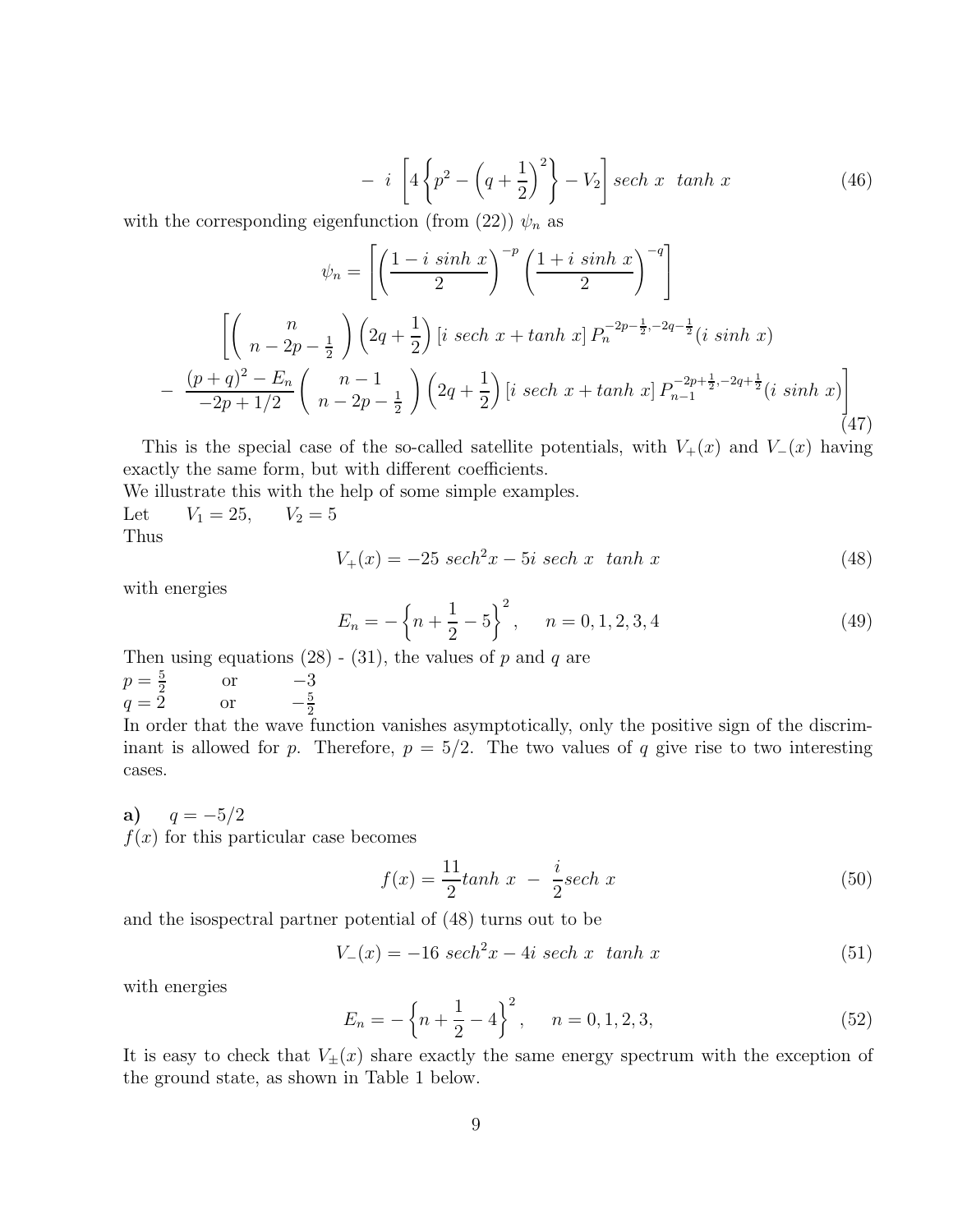Table 1

| $\boldsymbol{n}$ | $E_n[V_+(x)]$ | $E_n[V(x)]$ |
|------------------|---------------|-------------|
| $\mathcal{O}$    | $-81/4$       | $-49/4$     |
|                  | $-49/4$       | $-25/4$     |
| $\mathcal{D}$    | $-25/4$       | $-9/4$      |
| 3                | $-9/4$        | $-1/4$      |
|                  | $-1/$         |             |

b)  $q = 2$ 

This is the special case when  $p = q + 1/2$ , so that  $\epsilon = 0$ and  $f(x)$  becomes purely imaginary.

$$
f(x) = i \ 5 \ sech x \tag{53}
$$

The isospectral partner reduces to

$$
V_{-}(x) = -25 \ sech^{2}x + 5 \ i \ sech \ x \ \ tanh \ x \tag{54}
$$

Thus

$$
V_{\pm}(x) = f^2(x) \pm f'(x)
$$
\n(55)

The partner potentials (48) and (54) are totally degenerate. They share identical energies, including the zero energy ground state, and supersymmetry (SUSY) is broken. This scenario is quite different from conventional SUSY breaking. In the conventional supersymmetric quantum mechanics (SUSYQM), SUSY is broken when the zero state energy does not exist and both  $V_{\pm}(x)$  have the same spectrum. The ground state wavefunctions  $\phi_0(x)$  and  $\psi_0(x)$  of the partner potentials (48) and (54), are respectively given by

$$
\phi_0(x) = \left(\frac{1 - i \sinh x}{2}\right)^{-\frac{5}{2}} \left(\frac{1 + i \sinh x}{2}\right)^{-2}
$$
  
=  $sech^4 x \left[ sech x \sqrt{1 + \cosh x} + i \frac{\tanh x}{\sqrt{1 + \cosh x}} \right]$  (56)

$$
\psi_0(x) = \left[ -\frac{d\phi_0}{dx} + \frac{u'(x)}{u(x)} \phi_0(x) \right]
$$
  
\n
$$
= \frac{9}{2} \left[ \tanh x + i \operatorname{sech} x \right] \phi_0(x)
$$
  
\n
$$
= \operatorname{sech}^5 x \left[ \tanh x \left( \sqrt{1 + \cosh x} \frac{1}{\sqrt{1 + \cosh x}} \right) + i \operatorname{sech} x \left( \frac{\operatorname{sech}^2 x}{\sqrt{1 + \cosh x}} + \sqrt{1 + \cosh x} - \frac{1}{\sqrt{1 + \cosh x}} \right) \right]
$$
\n(57)

apart from normalization constants.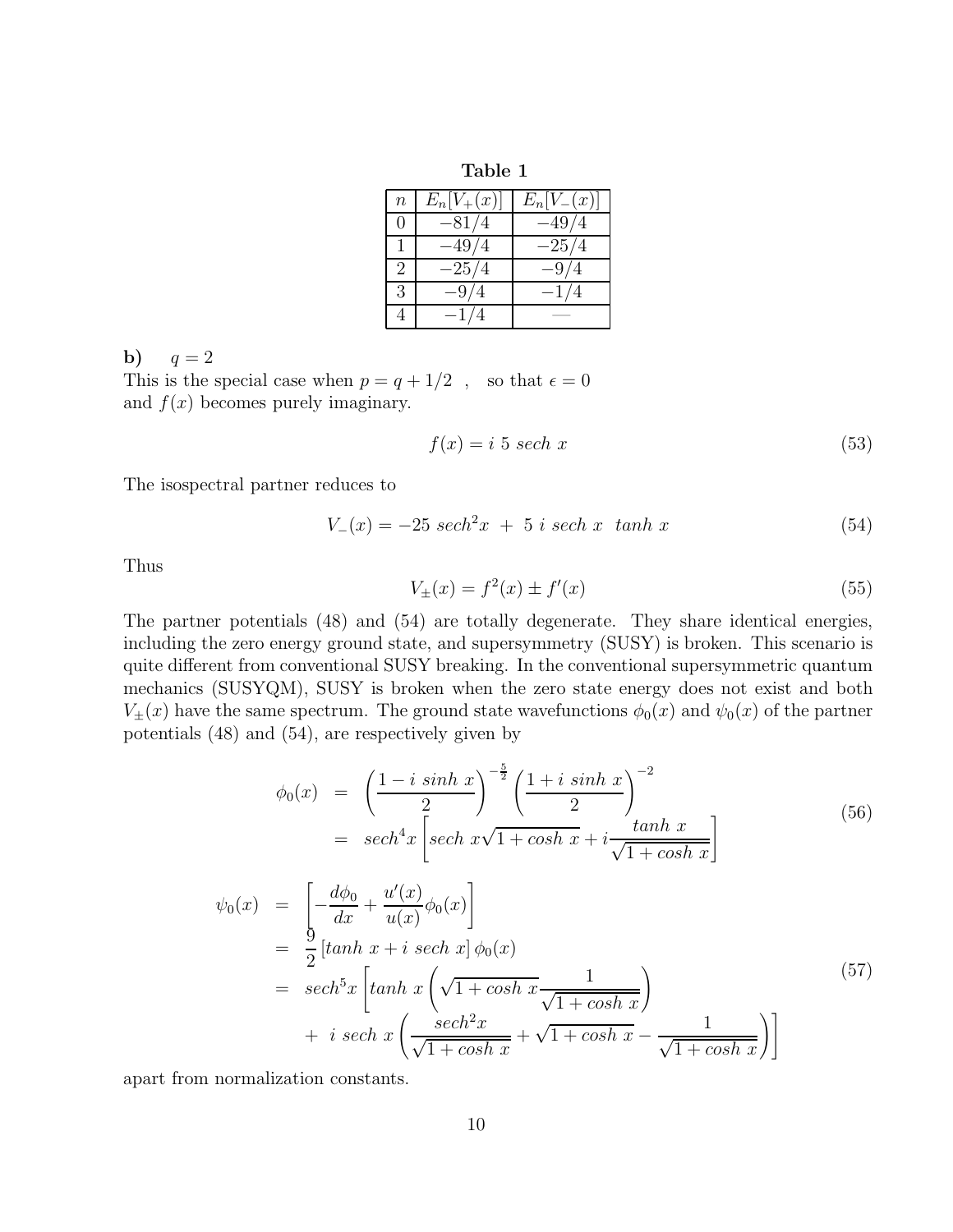#### Case (ii)

Next we consider the particular case

$$
\beta = 0, \ \ b = a + \frac{1}{2}, \ \ c = 2a
$$

This gives the following values for

$$
\lambda = -\frac{1}{4}, \epsilon = -\frac{1}{16}, q = -\frac{1}{2}
$$

Hence, for this particular case,  $V_1 = V_2 = V_0$  (say) in (24). Using the relationship [20]

$$
F\left(a, a+\frac{1}{2}, 2a, z\right) = 2^{2a-1}(1-z)^{-1/2}\left[1+(1-z)^{1/2}\right]^{1-2a}
$$
\n(58)

 $u(x)$  reduces to

$$
u(x) = \alpha 2^{-2p-1/2} \left(\frac{1-i \sinh x}{2}\right)^{-p} \left[1 + \left(\frac{1+i \sinh x}{2}\right)^{1/2}\right]^{2p+1/2} \tag{59}
$$

Thus  $f(x) = u'(x)/u(x)$  is obtained to be

$$
f(x) = \frac{1}{4} \tanh x - \frac{i}{4} \sech x + i \left(2p + \frac{1}{2}\right) \sech x \left[\frac{1 + i \sinh x}{2}\right]^{1/2} \tag{60}
$$

The isospectral partner potential of (24) viz.,

$$
V_{+}(x) = -V_0 \ sech^2 x - iV_0 \ sech x \ tanh x \tag{61}
$$

is obtained from (21), and turns out to be

$$
V_{-}(x) = -\left[\frac{1}{4} + \left(2p + \frac{1}{2}\right)^{2} - V_{0}\right] \operatorname{sech}^{2} x - i \left[\frac{1}{4} + \left(2p + \frac{1}{2}\right)^{2} - V_{0}\right] \operatorname{sech} x \ \tanh x
$$

$$
+ \left(2p + \frac{1}{2}\right) \left[\operatorname{sech}^{2} x + i \operatorname{sech} x \ \tanh x\right] \left(\frac{1 + i \sinh x}{2}\right)^{1/2} \tag{62}
$$

or more explicitly,

$$
V_{-}(x) = -V_{R}(x) \ sech^{2}x - iV_{I}(x) \ sech x \ tanh x \tag{63}
$$

with

$$
V_R(x) = \sigma + \left(p + \frac{1}{4}\right) \left\{ \sqrt{\cosh x + 1} + \frac{1}{\sqrt{\cosh x + 1}} - \frac{\cosh^2 x}{\sqrt{\cosh x + 1}} \right\} \tag{64}
$$

$$
V_I(x) = \sigma - \left(p + \frac{1}{4}\right) \left\{\sqrt{\cosh x + 1} + \frac{1}{\sqrt{\cosh x + 1}}\right\} \tag{65}
$$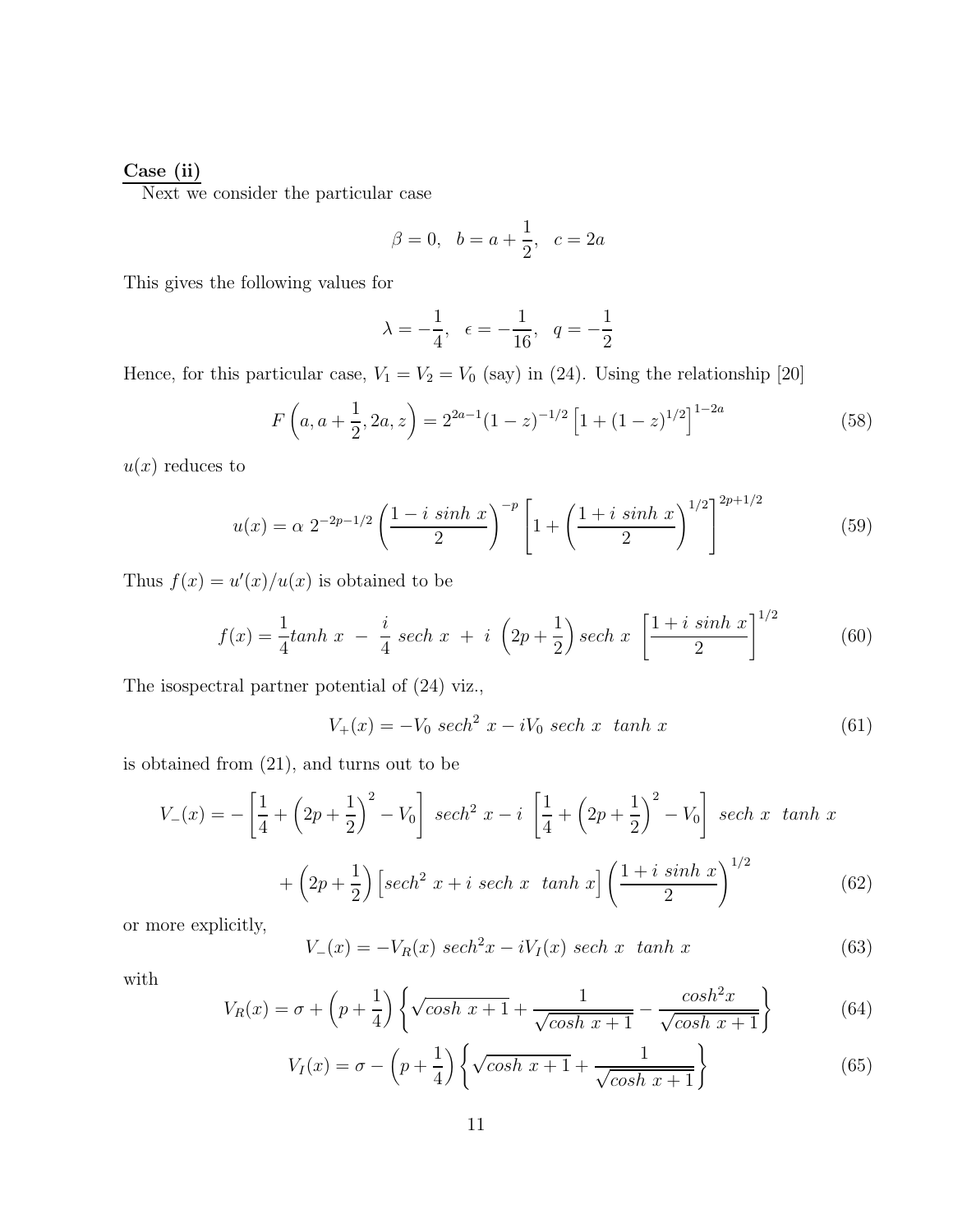where

$$
\sigma = 4p^2 + 2p + \frac{1}{2} - V_0 \tag{66}
$$

and

$$
p = -\frac{1}{4} \pm \frac{1}{2} \sqrt{2V_0 + \frac{1}{4}}
$$
\n(67)

It is worth noting here that the coefficients of  $(sech<sup>2</sup>x)$  and  $(sech x \tanh x)$  are pure numbers in the expression for  $V_+(x)$ , whereas they are functions of x in  $V_-(x)$ . From equation (38) it is essential that s and hence  $V_0$  be large for sufficient number of energy levels, as  $t = 1/4$ . This prevents p from taking the value  $-1/4$ . So the isospectral partners  $V_{\pm}(x)$  in equations (61) and  $(63)$ , cannot be reduced to satellite potentials for any physical value of p in this particular case.

The corresponding eigenfunction is calculated to be

$$
\psi_n(x) = \left[ -i \left( p + \frac{3}{4} \right) sech \ x + \left( p - \frac{1}{4} \right) \tanh x + i \left( 2p + \frac{1}{2} \right) sech \ x \left( \frac{1 + i \sinh x}{2} \right)^{1/2} \right]
$$

$$
\left( n - 2p - 1/2 \right) \left( \frac{1 - i \sinh x}{2} \right)^{-p} \left( \frac{1 + i \sinh x}{2} \right)^{\frac{1}{2}} P_n^{-2p - \frac{1}{2}, \frac{1}{2}} (i \sinh x)
$$

$$
- \frac{(p - 1/2)^2 - E_n}{-2p + 1/2} \left( \frac{1 - i \sinh x}{2} \right)^{-p} \left( \frac{1 + i \sinh x}{2} \right)^{\frac{1}{2}}
$$

$$
\left( n - \frac{1}{2p - 1/2} \right) P_n^{-2p + \frac{1}{2}, \frac{3}{2}} (i \sinh x) \tag{68}
$$

### V. Conclusions and Discussions

To conclude, it is shown in this paper how to generate equivalent SUSY partners of the complex  $PT$ - invariant potential, viz.,

$$
V(x) = -V_1 \operatorname{sech}^2 x - i V_2 \operatorname{sech} x \ \tanh x
$$

with the help of Darboux's method. The form of the newly constructed potentials depend on the choice of  $\beta$  and  $\epsilon$ , but they share the same energy spectrum as the origial potential, with the possible exception of the ground state. If the original potential is so chosen that it admits real eigenvalues only, then we can obtain a series of non-trivial complex potentials generating the same real-valued spectrum. The new wavefunctions are also easily obatined by this approach.

Depending on particular values of  $V_1$  and  $V_2$ , the isospectral partners may be of similar nature with just the coupling constants taking different values. We term these as *satellite potentials*. In the special case  $p = 5/2, q = 2, \epsilon = -(p - q - 1/2)^2 - 0$ , the SUSY partner potentials have the same spectrum including the zero energy ground state, a situation which cannot occur in conventional SUSYQM with real potential.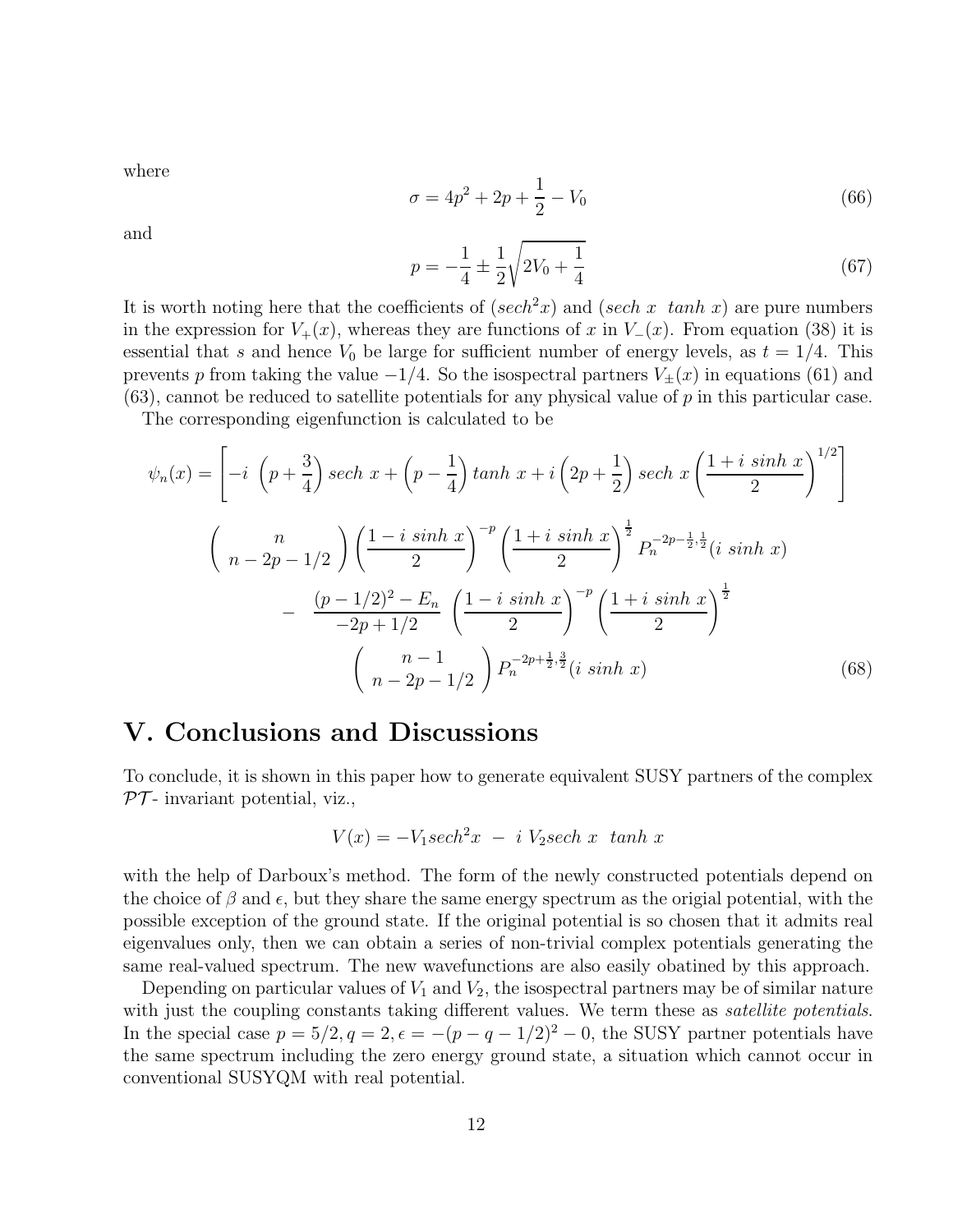We have also constructed a non-trivial partner potential, and compared its real and imaginary parts graphically with those of the original potential, in Figures 1 and 2 respectively. It is interesting to note that even in the non-trivial case, the partner potentials have similar geometric form.

Further constructions with non-zero  $\beta$  and other values of the integration constant  $\epsilon$  are left as a future exercise.

## Acknowledgment

One of the authors (A.S.) is grateful to the Council of Scientific and Industrial Research, India, for financial assistance.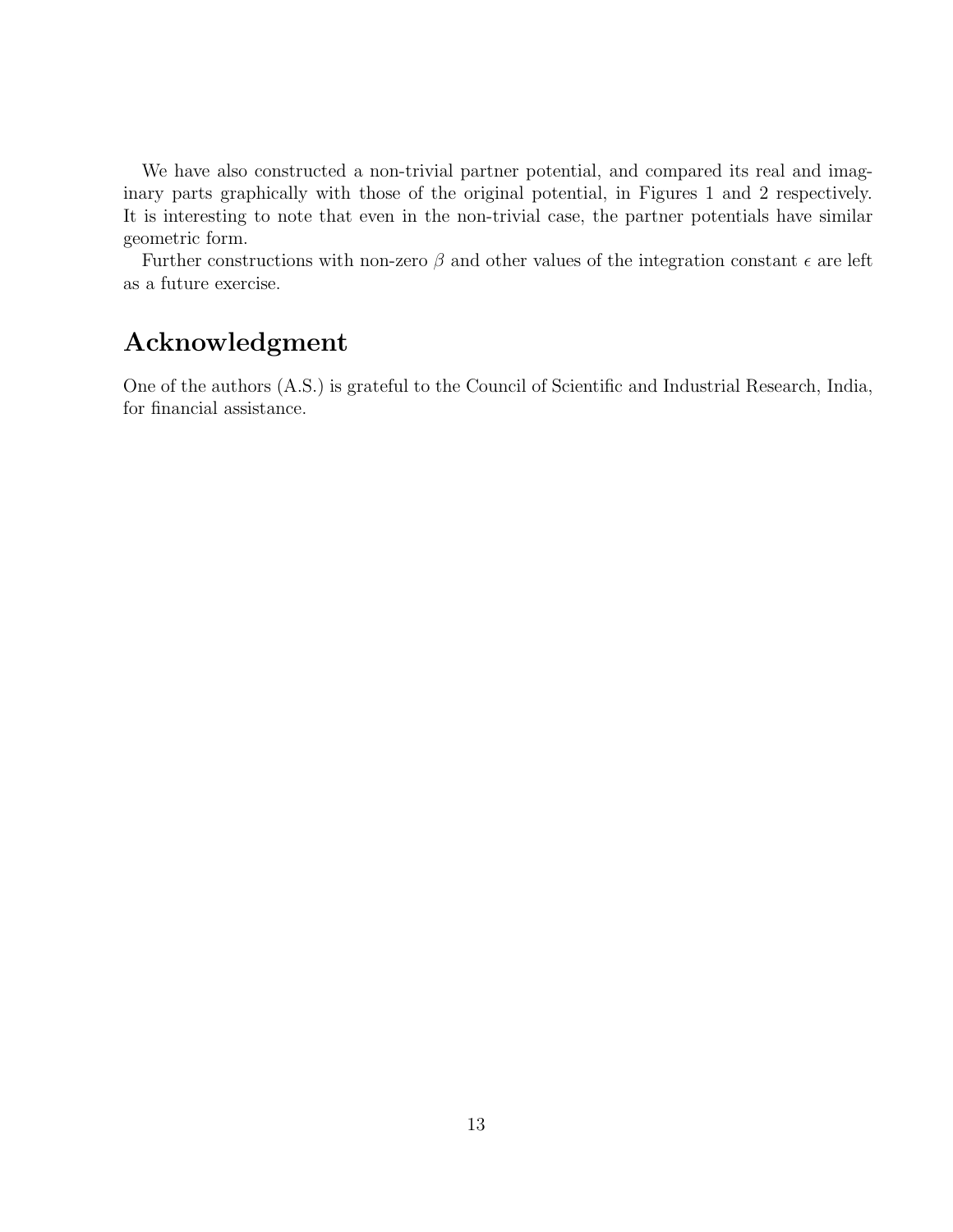### References

- 1. H. Feshbach, C. E. Porter & V. F. Weisskopf, Phys. Rev. 96 448 (1954).
- 2. D. Besis, unpublished (1992).
- 3. C. M. Bender & S. Boettcher, Phys. Rev. Lett. 80 5243 (1998), J. Phys. A 31 L273 (1998).
- 4. C. M. Bender, S. Boettcher & P. N. Meisinger, J. Math. Phys. 40 2201 (1999).
- 5. V. M. Tkachuk & T. V. Fityo, arXiv : [quant-ph/0204018](http://arxiv.org/abs/quant-ph/0204018) (2002) and references therein.
- 6. B. Bagchi, S. Mallik & C. Quesne, Int. J. Mod. Phys.  $\bf{A}$  17 51 (2002) and references therein.
- 7. F. Cannata, G. Junker & J. Trost, Phys. Lett. A 246 219 (1998).
- 8. F. Cannata, G. Junker & J. Trost, 'Particles, Fields and Gravitation' , ed. J. Rembielinski, AIP Conf. Proc. 453 (AIP, Woodbury, 1998) 209.
- 9. G. Junker and P. Roy, Annals of Phys. 270 155 (1998), Phys. Lett. A 257 113 (1999).
- 10. B. Bagchi and R. Roychoudhury, J. Phys. A : Math. Gen. 33 L1 (2000).
- 11. A. A. Andrianov, F. Cannata, J. P. Denonder, M. V. Ioffe, Int. J. Mod. Phys. A 14 2675 (1999).
- 12. M. Znojil, F. Cannata, B. Bagchi, R. Roychoudhury, Phys. Lett. B 483 284 (2000).
- 13. B. Bagchi, F. Cannata and C. Quesne, Phys. Lett. A 269 79 (2000).
- 14. F. Cannata, M. Ioffe, R. Roychoudhury and P. Roy, Phys. Lett. A 281 305 (2001).
- 15. M. Znojil, Phys. Lett. A 259 220 (1999), Czech. J. Phys. 51 420 (2001), J. Phys. A 33 4561 (2000), J. Phys. A 33 L61 (2000), J. Phys. A bf 35 2341 (2002).
- 16. P. Dorey, C. Dunning and R. Tateo, J. Phys. A 34 L391 (2001).
- 17. G. Lévai and M. Znojil, J. Phys. A 33 7165 (2000), Mod. Phys. Lett. A 16 1973 (2001).
- 18. Z. Ahmed, Phys. Lett. A 282 343 (2001).
- 19. I. S. Gradshteyn & I. M. Ryzhik, Tables of Integrals, Series and Products, AP, New York, (1980).
- 20. M. Abramowitz & I. A. Stegun, Handbook of Mathematical Functions, Dover Pub. Inc., New York, (1970).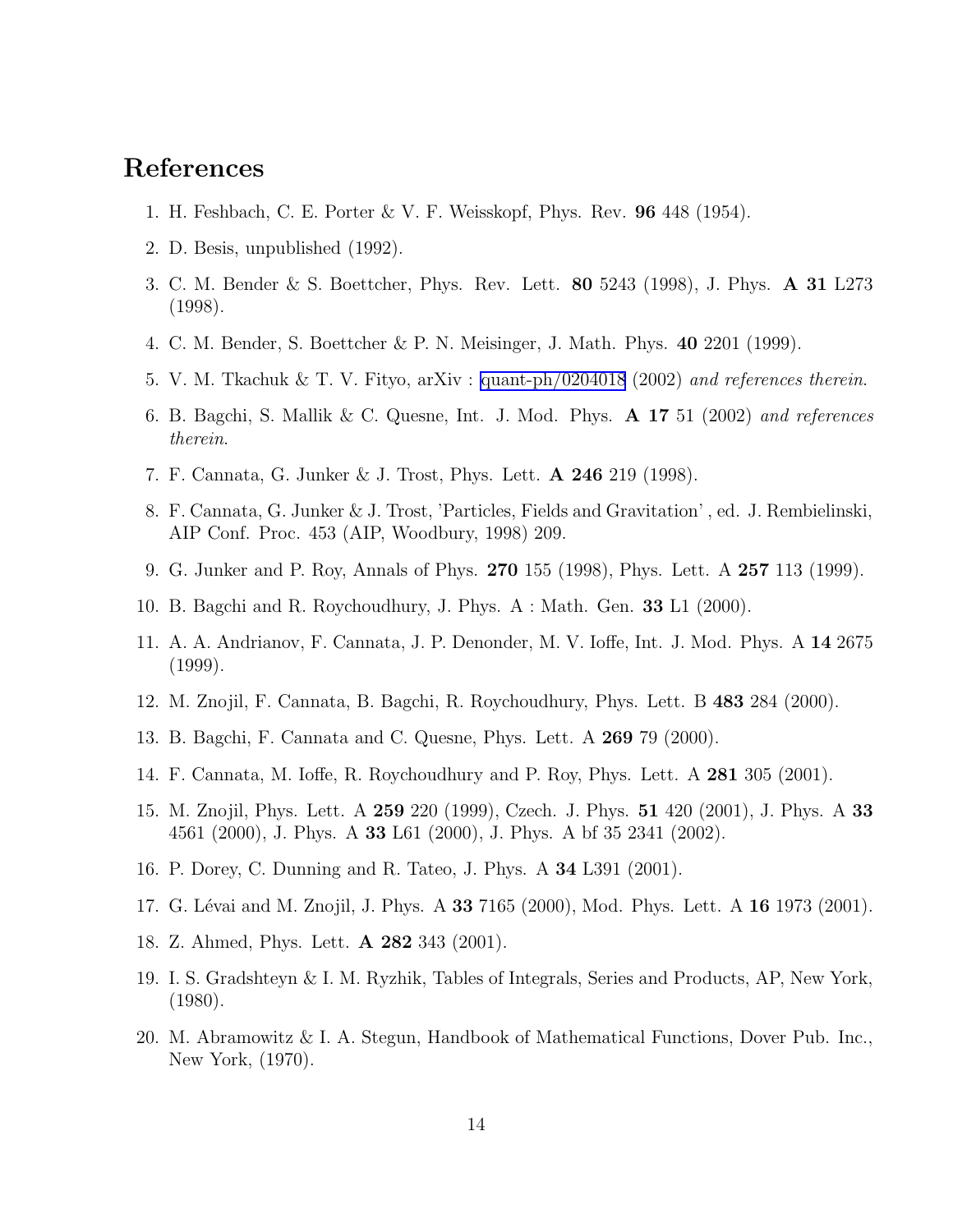